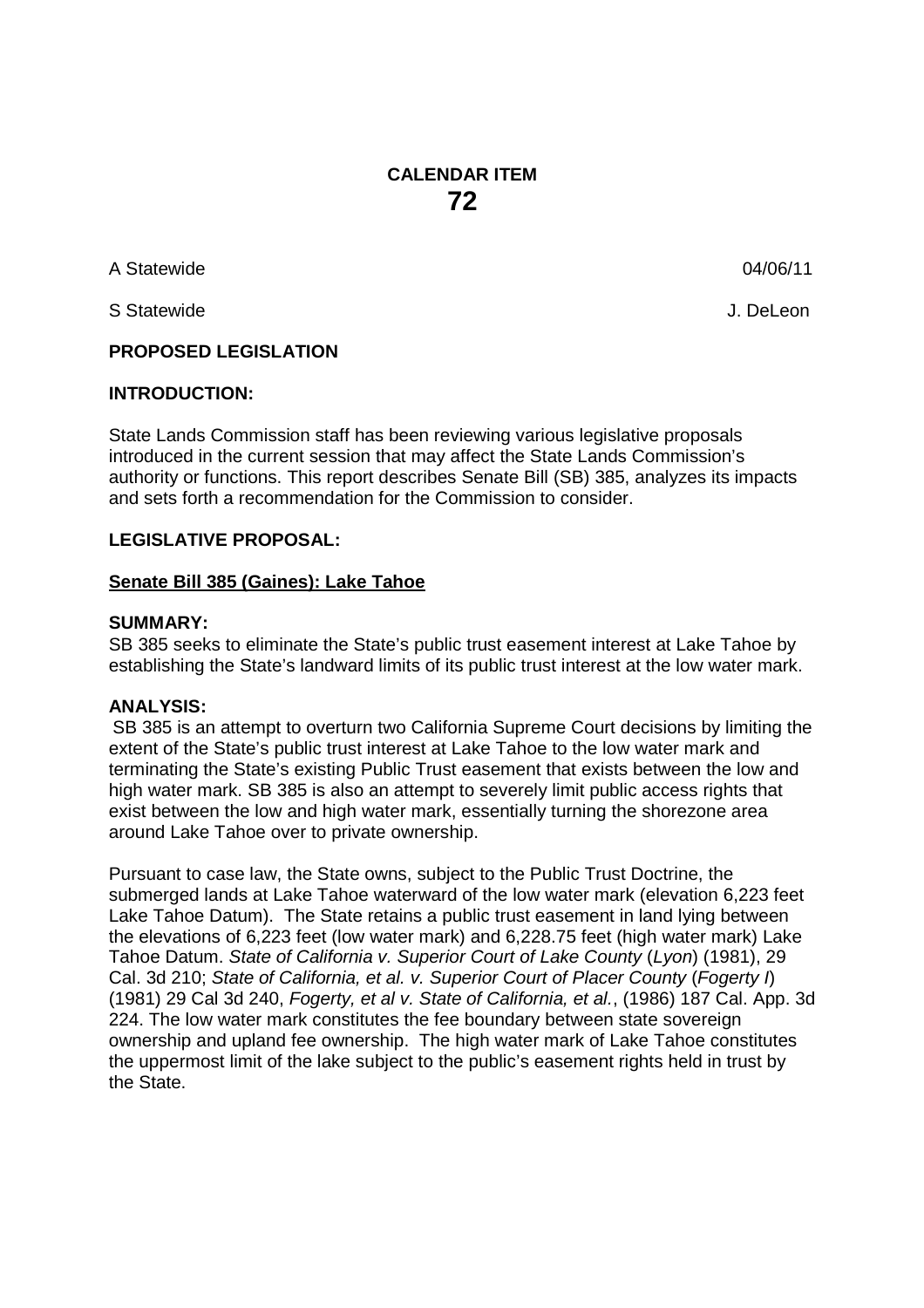## **CALENDAR ITEM NO. 72 (CONT'D)**

Nearly 120 years ago, the United States Supreme Court (Court) issued its landmark ruling on the nature of a state's title to its public trust lands and the inability of the Legislature to give up the State's public trust interests to private parties. *Illinois Central Railroad Co. v. Illinois* (1892) 146 U.S. 387. In a decision involving a grant of Chicago's waterfront by the Illinois State Legislature to the Illinois Central Railroad, the Court made it clear that a state's title to its public trust lands is different from that of the proprietary lands it or the federal government holds for sale. The Court found that it was beyond the authority of the legislature to make a wholesale transfer away of the public's rights in public trust lands. The state's title to its public trust lands is "a title held in trust for the people of the state so that those citizens may enjoy the navigation of the waters, carry on commerce over them, have liberty of fishing free from obstruction or interference from private parties." *Id.* at 452. SB 385 seeks to terminate the State's public trust easement interest and effectively convey the State's easement interest into private ownership in clear violation of the Illinois Central decision. The gift of this valuable public property right would also be clear violation of Article XVI, Section 6 of the California Constitution. The "Gift Clause" prohibits the Legislature from making a gift, "of of any public money or thing of value to any individual…."

SB 385, if enacted, would also violate the mandatory provisions of Article X, Section 4 of the California Constitution that not only guarantee the public right of access to waterways, but direct the Legislature to liberally construe the provision. The People of California adopted this section in 1879 to reverse a practice the Legislature had adopted of conveying away the fee title in shore areas to private parties. SB 385 is an attempt to limit the public's access to Lake Tahoe by eliminating the State's public trust easement that now exists between low water and high water.

In conclusion, SB 385 seeks to limit the State's public trust interest at Lake Tahoe to the elevation of 6,223 feet Lake Tahoe Datum, which would terminate the State's public trust easement interest, severely limit public access rights that exist between the low water mark and the high water mark and effectively convey the State's easement interest into private ownership in violation of the Courts' decisions and two California Constitution provisions.

#### **OTHER PERTINENT INFORMATION:**

California Environmental Quality Act (CEQA) compliance: Staff has determined this action by the Commission is not subject to the provisions of CEQA because it is not a "project" as defined in Section 15378 of the State CEQA Guidelines (Title 14, California Code of Regulations, section 15000 et seq.). Specifically, the proposed action by the Commission to oppose SB 385 has no potential to result in either a direct physical change in the environment, or a reasonably foreseeable indirect physical change in the environment.